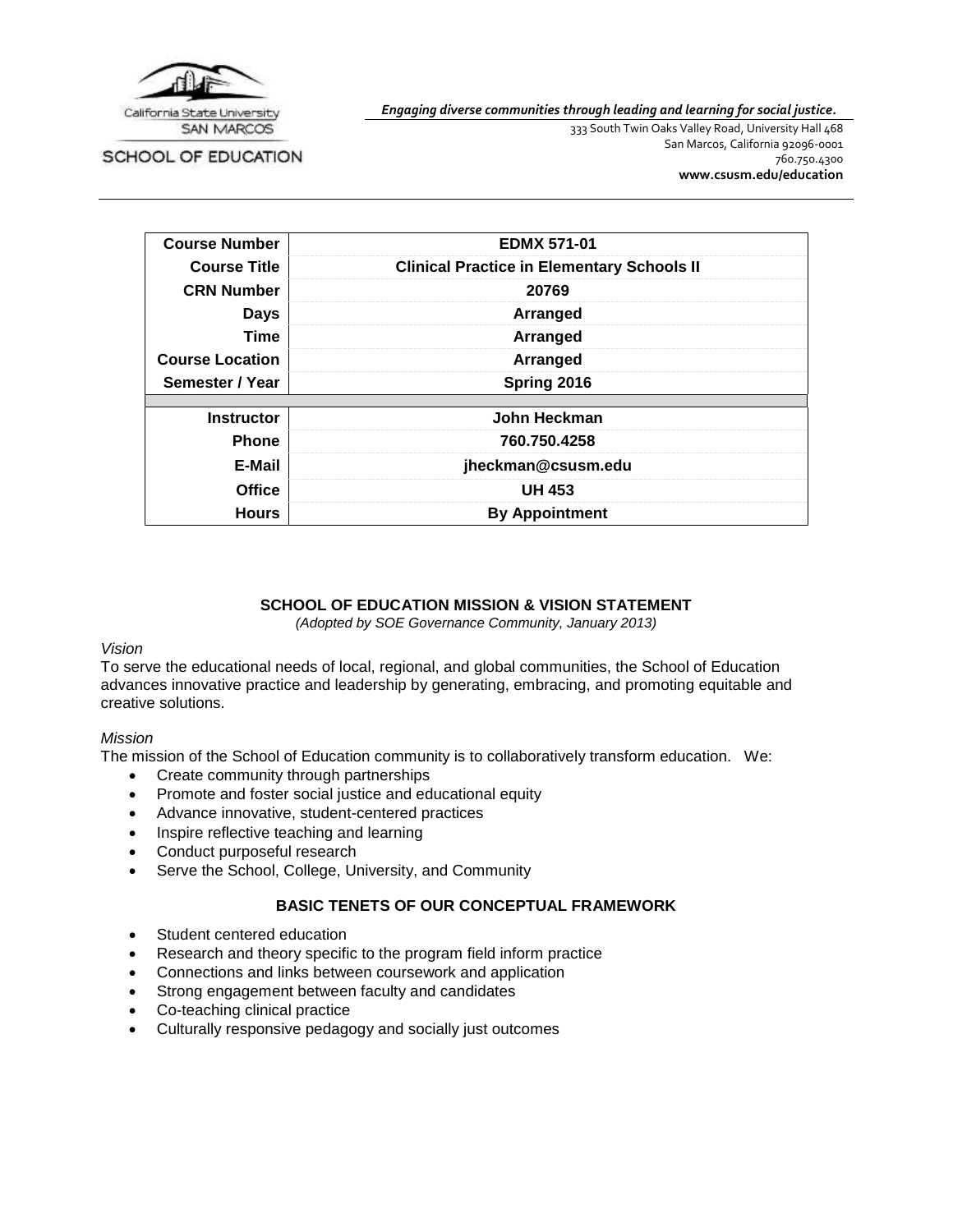## **COURSE DESCRIPTION**

Observation and teaching in selected schools under supervision of classroom teacher and university supervisor, with a student teaching seminar. *Graded Credit/No Credit. May not be taken for credit by students who have received credit for EDMS 561. Enrollment Restriction: Admission to the Multiple Subject Internship Credential Program.*

### **Course Prerequisites**

Admission into the program.

## **CLINICAL PRACTICE STUDENT LEARNING OUTCOMES**

#### **Candidates will:**

- Assess and instruct elementary school age students of various cultural and linguistic backgrounds in elementary school classroom
- Demonstrate successful performance of the Teacher Performance Expectations as assessed using the *Assessment of Teacher Performance Expectations Multiple Subject Credential* form
- Demonstrate successful performance of the Professional Dispositions as assessed using the *Multiple Subject Professional Dispositions Rubric*

#### **Student Learning Outcome Assessment Methods**

Observation by university supervisor of clinical performance objectives, Professional Dispositions and Teacher Performance Expectations, (TPEs)

Observations by the school-based cooperating teacher of the clinical practice performance objectives, Professional Dispositions and the Teacher Performance Expectations, (TPEs)

Completion of the Professional Dispositions rubric, the Teacher Performance Expectations form, and a Clinical Practice Summary, summarizing performance and professional growth The evaluations are developed with input from the Candidate's University Supervisor and Cooperating Teacher. The final summary is developed with input from the University Supervisor and Cooperating Teacher and is approved and signed by the Candidate, the University Supervisor, and the Cooperating Teacher.

## **SUPERVISION REQUIREMENTS**

- 1. Each Teacher Candidate attends this clinical practice at their assigned school site as scheduled by program requirements and the specific school site calendar. During the eight weeks of Clinical Practice II, Candidates attend daily, full-time. The Candidate should adhere to the Cooperating Teacher's contract hours, attend staff meetings and other professional responsibilities, and be available to remain after school to plan and prepare.
- 2. Each Teacher Candidate in this clinical practice is observed by and meets with a University Supervisor at least four times to discuss his/her developing performance of the TPEs and to discuss clinical experiences in order to expand participants' knowledge of various assessment, planning and instructional strategies.
- 3. Each Teacher Candidate in this clinical practice works together with his/her Cooperating Teacher to plan and implement lessons. The Candidate plans all lessons, including the ones observed by the University Supervisor, in collaborative co-teaching planning sessions. The Candidate writes a lesson plan for each of the lessons observed by the University Supervisor and provides the University Supervisor and Cooperating Teacher a copy of the written lesson plan in advance, prior to teaching the lesson. The focus during Clinical Practice II includes all academic areas.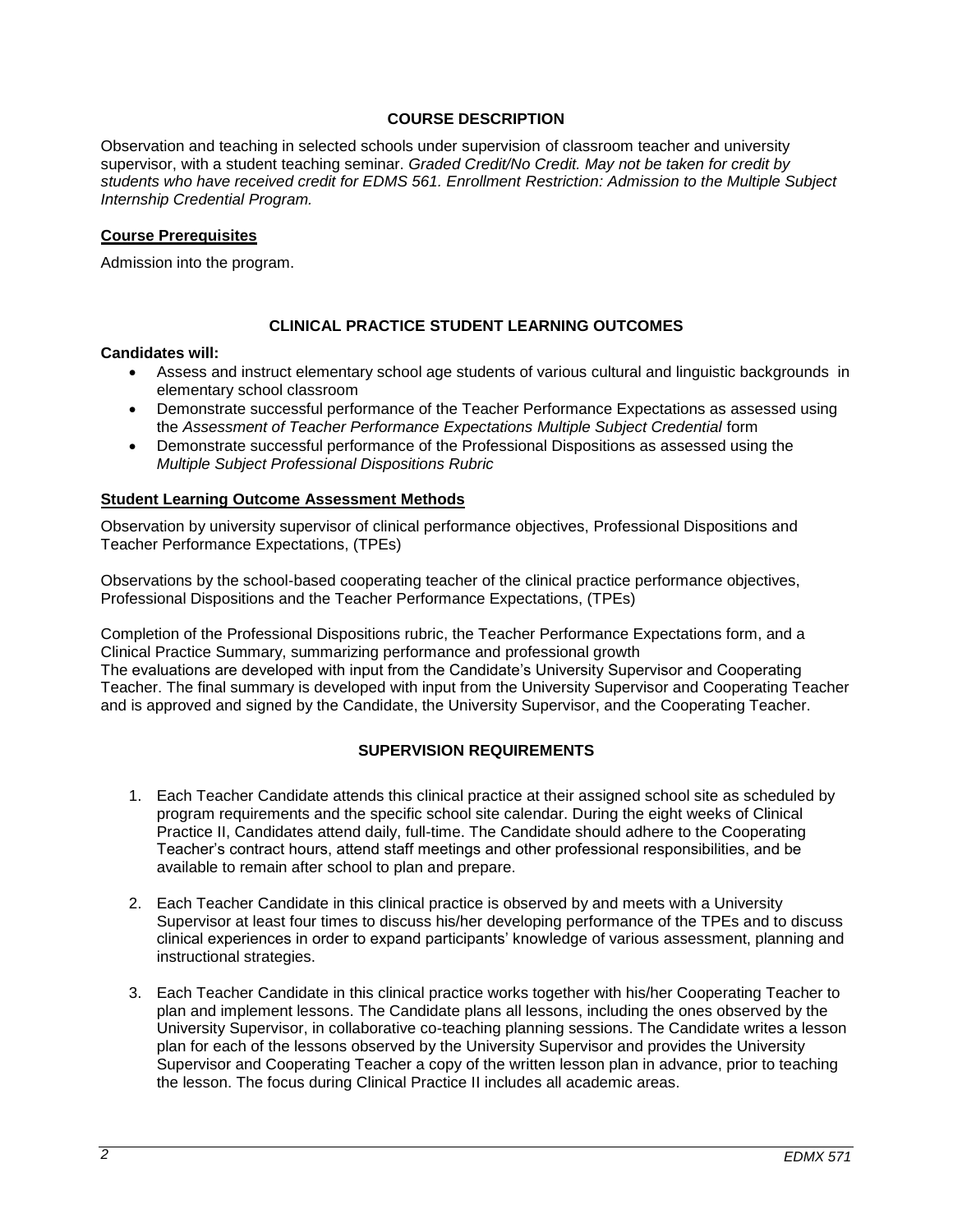- 4. Each Teacher Candidate takes advantage of opportunities presented during this clinical practice experience to fulfill TPE 13: Professional Growth to engage in professional development activities and document the number of hours of professional development. During the credential program, Candidates should complete 10 hours of professional development activities approved by their Supervisors/Instructors.
- 5. Each Teacher Candidate may develop a TPE portfolio binder to gather activities associated with each TPE to support their conversations about their progress with their University Supervisor and Cooperating Teacher. TPE binder dividers are located on the School of Education Clinical Practice website. (www.csusm.edu/education/ClinicalPractice/HandbookMS.html)
- 6. Each Candidate uses the specific enrollment code to enroll in TaskStream using to be able to access evaluations of their Professional Dispositions and TPEs. The Multiple Subject Full Time program code is msfttc.

## **Credit Hour Policy Statement**

### University Credit Hour Policy:

Candidates are expected to spend a minimum of two hours outside of the classroom each week for each unit of credit engaged in learning.

### **Final Exam Statement**

No final exam.

## **Credit/No Credit**

The University Supervisor, in collaboration with the Cooperating Teacher, completes the *Multiple Subject Professional Disposition Rubric*, the *Assessment of Multiple Subject TPEs*, and prepares a *Multiple Subject Clinical Practice Summary* based upon the observations of the University Supervisor and Cooperating Teacher. These documents are presented to the Teacher Candidate at the final meeting-conference and all participants sign the documents. These documents serve as official verification of successful completion of Clinical Practice and are required for the University to be able to recommend a Candidate for a credential at the end of the program.

- 1. A grade of CREDIT (CR) or NO CREDIT (NC) will be assigned for clinical practice experiences by the University Supervisor. If a Teacher Candidate has not successfully met the *Multiple Subject Teacher Performance Expectations* at an appropriate level, ("approaching" in CPI, "meets" in CPII) or the *Multiple Subject Professional Dispositions* at an appropriate level ("approaching" in CPI, "meets" in CPII), the Candidate may be required to extend or repeat the experience.
- 2. If a Teacher Candidate is unsuccessful in a clinical practice experience, a grade of NO CREDIT will be given. Granting of an additional opportunity for clinical practice will be made based on the circumstances under which the original NO CREDIT was given.
- 3. Should a Teacher Candidate be in the potential situation of receiving NO CREDIT for clinical practice, the University Supervisor and Cooperating Teacher must complete a State of Concern (SOC) as soon as possible and provide copies to the Program Coordinator. The documentation in the SOC, the action plan, and the follow up steps to the plan are key documents that are used to verify inadequate performance in clinical practice, if the action plan is not achieved.
- 4. Should a second clinical practice experience be recommended, the Candidate must re-register for the clinical practice course prior to the new placement being made.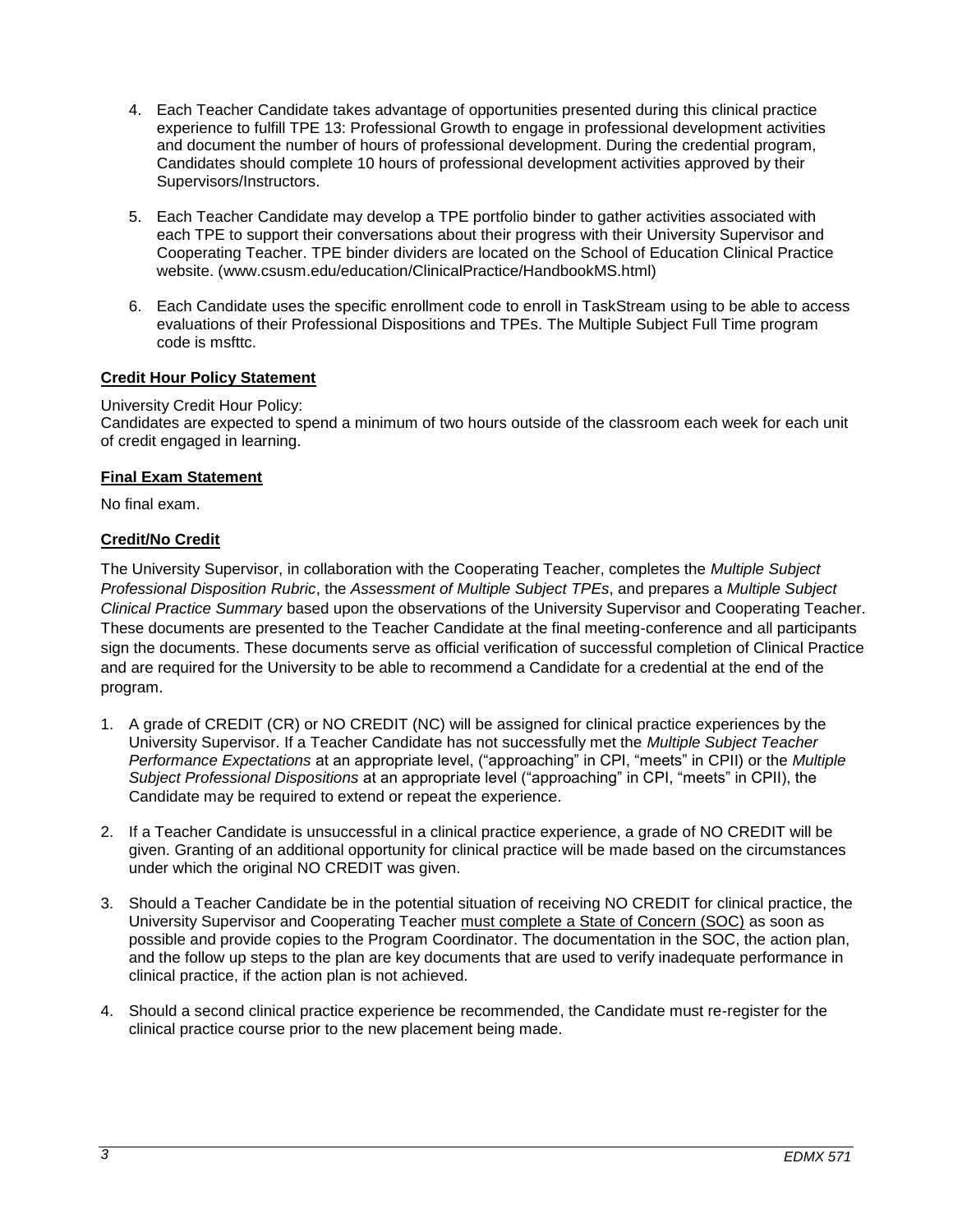## **REQUIRED TEXTS, MATERIALS AND ACCOUNTS**

Because this is a supervised clinical practice experience, the materials for this class include the *Assessment of Teacher Performance Expectations Multiple Subject Credential* form, the *Multiple Subject Professional Dispositions Rubric*, and the *Clinical Practice Summary* that may be found on the School of Education website for clinical practice. Additional materials on the website include the *Multiple Subject Clinical Practice Handbook section 1: Information for Teacher Candidates*, along with other forms used in clinical practice. (www.csusm.edu/education/ClinicalPractice/HandbookMS.html)

#### **Taskstream Enrollment and Postings**

The School of Education uses TaskStream to manage Candidates' TPE and disposition assessments. Candidates must be enrolled in TaskStream during the Integrated Credential Program. Enrollment fees are paid by going to [www.taskstream.com](http://www.taskstrem.com/) and registering for at least one year. After enrolling, to access the Special Education Program, from your home page, find the Self-Enrollment area and click the *Enter Code* button. Then, enter msfttc as the program code. If this is the correct program, click the *Enroll* button. The Integrated Credential Program now will show up on your TaskStream home page when you log in. Be sure to remember your enrollment name and password.

### **COURSE LEARNING OUTCOMES**

#### **Authorization to Teach English Learners**

This credential program has been specifically designed to prepare teachers for the diversity of languages often encountered in California public school classrooms. The authorization to teach English learners is met through the infusion of content and experiences within the credential program, as well as additional coursework. Candidates successfully completing this program receive a credential with authorization to teach English learners. *(Approved by CCTC in SB 2042 Program Standards, August 02)*

#### **Teacher Performance Expectation (TPE) Competencies**

The course objectives, assignments, and assessments have been aligned with the CTC standards for the Multiple Subject Credential. This course is designed to help teachers seeking a California teaching credential to develop the skills, knowledge, and attitudes necessary to assist schools and district in implementing effective programs for all students. The successful candidate will be able to merge theory and practice in order to realize a comprehensive and extensive educational program for all students. You will be required to formally address the following TPEs in this course:

#### **Teacher Performance Assessment**

Beginning July 1, 2008 all California credential candidates must successfully complete a state-approved Teacher Performance Assessment (TPA), as part of the credential program of preparation. During the 2015- 16 academic year the CSUSM credential programs will use either the CalTPA (California Teacher Performance Assessment) or the edTPA (Educative Teacher Performance Assessment).

Check with your program coordinator to determine which assessment is used for your credential program.

## **CalTPA**

To assist with your successful completion of the CalTPA, a series of informational seminars are offered over the course of the program. TPA related questions and logistical concerns are to be addressed during the seminars. Your attendance to TPA seminars will greatly contribute to your success on the assessment. The CalTPA Candidate Handbook, TPA seminar schedule, and other TPA support materials may be found on the SOE website:

<http://www.csusm.edu/education/CalTPA/ProgramMaterialsTPA.html>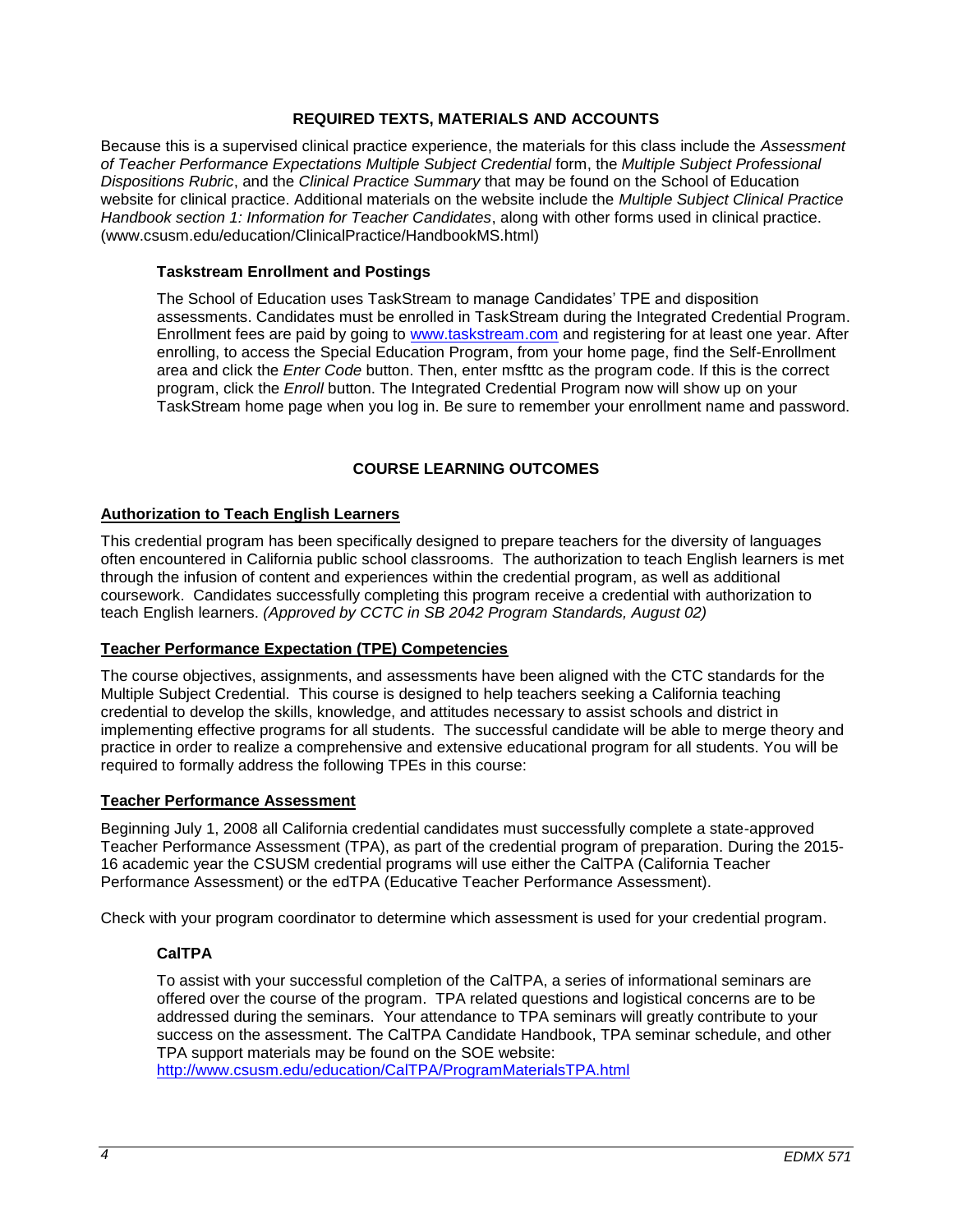### **edTPA**

Beginning in fall 2015, for newly entering initial candidates, the CSUSM assessment system is the edTPA. To assist with your successful completion of the edTPA, a capstone class is part of your curriculum. In this class edTPA related questions and logistical concerns are addressed. Additional support materials are available on the edTPA website: [http://www.edtpa.com/PageView.aspx?f=GEN\\_Candidates.html](http://www.edtpa.com/PageView.aspx?f=GEN_Candidates.html)

Additionally, to support your success in your credential program and with TPA, SOE classes use common pedagogical language, lesson plans (lesson designs), and unit plans (unit designs).

### **Assessment of Professional Dispositions**

Assessing a candidate's dispositions within a professional preparation program is recognition that teaching and working with learners of all ages requires not only specific content knowledge and pedagogical skills, but positive attitudes about multiple dimensions of the profession. The School of Education has identified six dispositions – social justice and equity, collaboration, critical thinking, professional ethics, reflective teaching and learning, and life-long learning—and developed an assessment rubric. For each dispositional element, there are three levels of performance - *unacceptable*, *initial target*, and *advanced target*. The description and rubric for the three levels of performance offer measurable behaviors and examples.

The assessment is designed to provide candidates with ongoing feedback for their growth in professional dispositions and includes a self-assessment by the candidate. The dispositions and rubric are presented, explained and assessed in one or more designated courses in each program as well as in clinical practice. Based upon assessment feedback candidates will compose a reflection that becomes part of the candidate's Teaching Performance Expectation portfolio. Candidates are expected to meet the level of *initial target* during the program.

## **GENERAL CONSIDERATIONS**

## **School of Education Attendance Policy**

Due to the dynamic and interactive nature of courses in the School of Education, all candidates (course participants) are expected to attend all classes and participate actively. At a minimum, candidates (course participants) must attend more than 80% of class time, or s/he may not receive a passing grade for the course at the discretion of the instructor. Individual instructors may adopt more stringent attendance requirements. Should the candidate (course participants) have extenuating circumstances, s/he should contact the instructor as soon as possible. *(Adopted by the COE Governance Community, December, 1997).*

## **Conditions for Removal from School Site**

A candidate will be removed from the school site and a Statement of Concern documenting the situation will be written immediately if a candidate:

- 1. Endangers students or others;
- 2. Violates recognized codes of conduct, e.g. CSUSM Student Code of Conduct, CSUSM Academic Honesty Policy NEA Code of Ethics, CA Education Code Section 44932; and/or
- 3. Is dismissed from the classroom or school site by the cooperating professional or site or district administrator. (see *Statement of Concern- Guidelines* www.csusm.edu/education/ClinicalPractice/HandbookMS.html)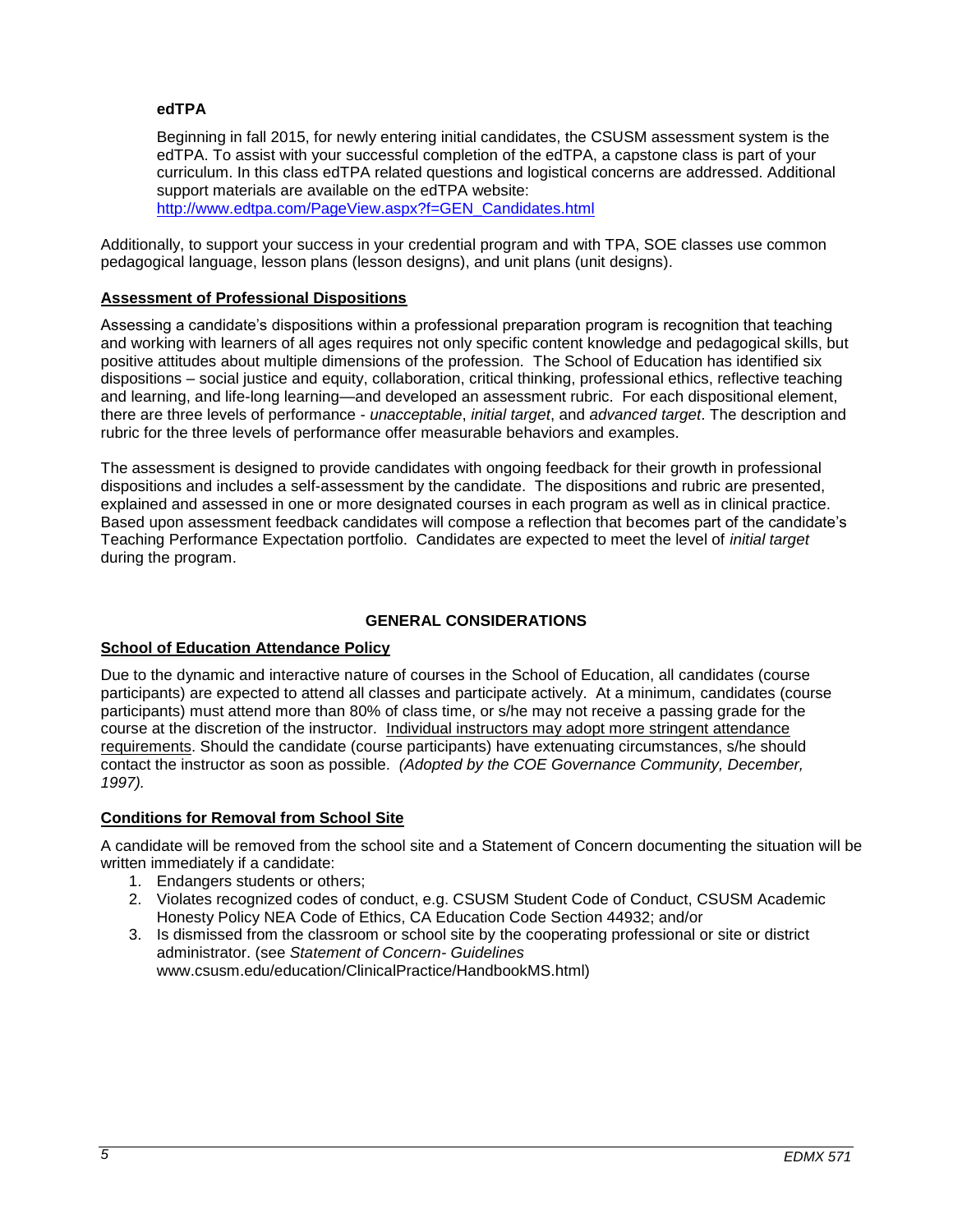# **CSUSM Academic Honesty Policy**

Students will be expected to adhere to standards of academic honesty and integrity, as outlined in the Student Academic Honesty Policy. All assignments must be original work, clear and error-free. All ideas/material that are borrowed from other sources must have appropriate references to the original sources. Any quoted material should give credit to the source and be punctuated accordingly.

Academic Honesty and Integrity: Students are responsible for honest completion and representation of their work. Your course catalog details the ethical standards and penalties for infractions. There will be zero tolerance for infractions. If you believe there has been an infraction by someone in the class, please bring it to the instructor's attention. The instructor reserves the right to discipline any student for academic dishonesty, in accordance with the general rules and regulations of the university. Disciplinary action may include the lowering of grades and/or the assignment of a failing grade for an exam, assignment, or the class as a whole.

Incidents of Academic Dishonesty will be reported to the Dean of Students. Sanctions at the University level may include suspension or expulsion from the University.

#### Refer to the full Academic Honesty Policy at: [http://www.csusm.edu/policies/active/documents/Academic\\_Honesty\\_Policy.html](http://www.csusm.edu/policies/active/documents/Academic_Honesty_Policy.html)

### **Plagiarism**

As an educator, it is expected that each candidate (course participant) will do his/her own work, and contribute equally to group projects and processes. Plagiarism or cheating is unacceptable under any circumstances. If you are in doubt about whether your work is paraphrased or plagiarized see the Plagiarism Prevention for Students website [http://library.csusm.edu/plagiarism/index.html.](http://library.csusm.edu/plagiarism/index.html) If there are questions about academic honesty, please consult the University catalog.

### **Students with Disabilities Requiring Reasonable Accommodations**

Students with disabilities who require reasonable accommodations must be approved for services by providing appropriate and recent documentation to the Office of Disabled Student Services (DSS). This office is located in Craven Hall 4300, and can be contacted by phone at (760) 750-4905, or TTY (760) 750- 4909. Students authorized by DSS to receive reasonable accommodations should meet with their instructor during office hours or, in order to ensure confidentiality, in a more private setting.

#### **Use of Technology**

Candidates (Course participants) are expected to demonstrate competency in the use of various forms of technology (i.e. word processing, electronic mail, Moodle, use of the Internet, and/or multimedia presentations). Specific requirements for course assignments with regard to technology are at the discretion of the instructor. Keep a digital copy of all assignments for use in your teaching portfolio. All assignments will be submitted online, and some will be submitted in hard copy as well. Details will be given in class.

#### **Electronic Communication Protocol**

Electronic correspondence is a part of your professional interactions. If you need to contact the instructor, email is often the easiest way to do so. It is my intention to respond to all received e-mails in a timely manner. Please be reminded that e-mail and on-line discussions are a very specific form of communication, with their own nuances and etiquette. For instance, electronic messages sent in all upper case (or lower case) letters, major typos, or slang, often communicate more than the sender originally intended. With that said, please be mindful of all e-mail and on-line discussion messages you send to your colleagues, to faculty members in the School of Education, or to persons within the greater educational community. All electronic messages should be crafted with professionalism and care.